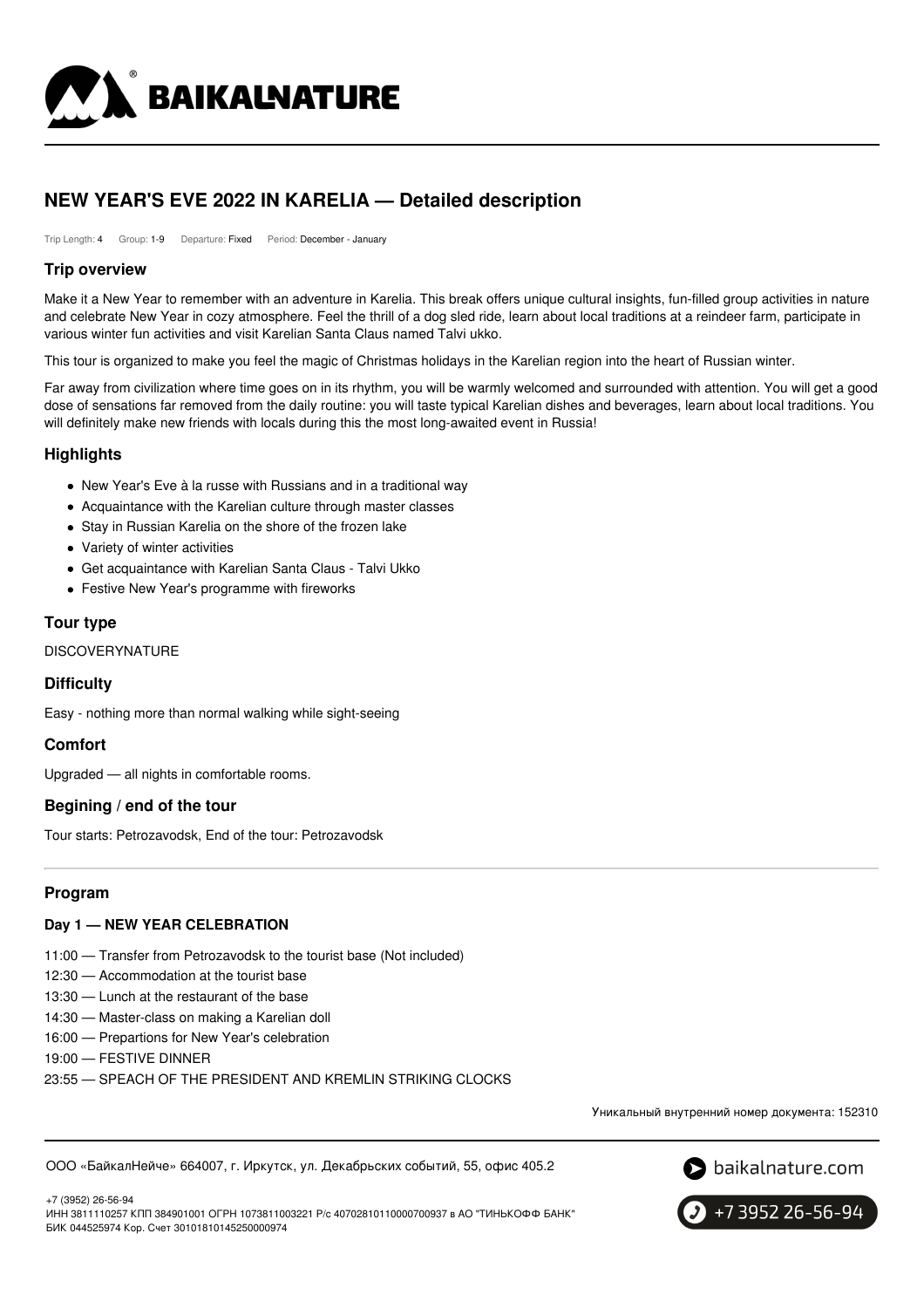

#### Overnigth at the base

Hotels: Accommodation at the tourist base Denisov Mys, Comfort: Comfortable accommodation, WC and bath / shower in room

#### **Day 2 — MEETING WITH TALVI UKKO AND VISIT OF SAMI VILLAGE**

- 11:00 Late Breakfast
- 13:00 Lunch
- 13:00 Sami village, animal farm and the Residence of the Karelian Father Frost
- 16:00 Time at leisure
- 19:00 Dinner in the restaurant
- 20:00 Karelian National Ensemble performance

Overnigth at the base

Hotels: Accommodation at the tourist base Denisov Mys

#### **Day 3 — WINTER FUN**

- 09:00 Breakfast
- 10:00 Visit of the forest zoo
- 12:00 Return to the base
- 13:00 Lunch at the base
- 15:00 Free time
- 19:00 Dinner at the base
	- Overnigth at the base

Hotels: Accommodation at the tourist base Denisov Mys

#### **Day 4 — FAREWALL AND END OF THE PROGRAMME**

- 09:00 Breakfast
- 11:00 Check-out
- 12:00 Excursion to the Kivach waterfall (Not included)
- 13:00 Transfer to Petrozavodsk railway station (Not included)

#### **Departures**

| <b>Start</b> | End        | Basic price per person |
|--------------|------------|------------------------|
| 31.12.2021   | 03.01.2022 | 38900.00 RUB           |

#### **Note**

For childeren from 3-12 years old, tour costs 32 100 RUB per person. English-speaking guide is NOT included. Extra charge Transfer to the base on the first and last day - 2500-4000 RUB per car Ice fishing = 2400 rubles up to 3 people (time 2 hours) Russian sauna = 1200 rubles per hour (minimum order time 2 hours) Skates / skis = 150 rubles per hour

#### **What's included**



ООО «БайкалНейче» 664007, г. Иркутск, ул. Декабрьских событий, 55, офис 405.2



+7 (3952) 26-56-94 ИНН 3811110257 КПП 384901001 ОГРН 1073811003221 Р/с 40702810110000700937 в АО "ТИНЬКОФФ БАНК" БИК 044525974 Кор. Счет 30101810145250000974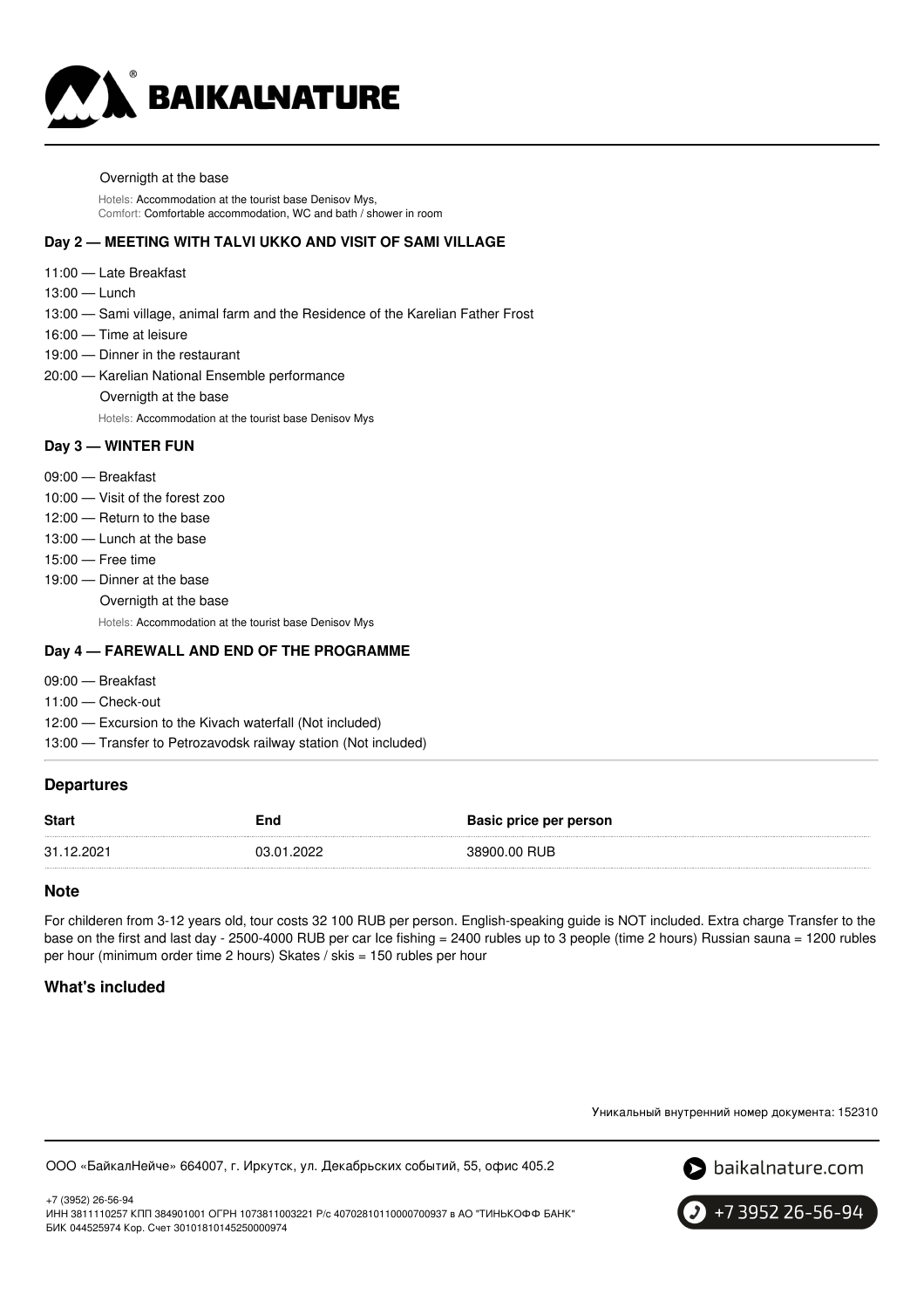

#### **Price includes**

- Accommodation as per itinerary
- Transport as per itinerary
- Excursions and visits as per itinerary
- Russian-speaking quide services
- Meals according to the program

#### **Price does not include**

- Visa
- English-speaking guide
- Personal expenses and tips
- Transfer from airport / railway station on first day
- Transfer to airport / railway station on last day
- Banya
- Ski rental
- Ice skate rental

# **Checklist & Equipment**

You will need in Russia in winter:

- to protect yourself from the cold weather;
- to protect yourself from the wind;
- to protect your feet from moisture;
- to protect yourself from the sun's reflection from ice and snow.

Allow the system of "three layers":

- The first layer, called "second skin", determines the performance of the other two layers. It will transport sweat to the next layer and dry quickly to avoid cooling after exercise. Therefore forget the cotton retains moisture in the skin and choose underwear in synthetic fabrics.
- The second layer must keep the heat of the body as long as possible. Warm synthetic or mixed (wool or fleece turtleneck sweater) fabrics, that dry quickly, are preferable.
- The third layer should protect you against wind and moisture. Choose a jacket, long enough, 100% waterproof, preferably with hood.

We recommend you to pack all your stuff in two bags: a small backpack and a large travelling bag.

SMALL BACKPACK: will be useful for carrying your personal belongings during the day (camera, film, personal medication, bottled water, etc.) You will also use it as hand luggage during air travel for all your heavy (to lighten the travel bag in the luggage compartment), fragile (camera, etc.) and necessary (toilet bag, etc.) things.

BIG TRAVEL BAG or BIG BACKPACK: must contain the rest of your stuff. It will be in the luggage compartment during the flight. It will be transported by vehicles.

# **Recommended checklist**

Thermal underwear POLARTEC or similar pullover Long sleeve shirts or sweatshirts T-shirts **Socks** Flip-flops for banya Sewing kit Down jacket Comfortable pants Mountain boots for walking on ice and snow Thick socks Wool gloves and winter cap Warm gloves or mittens Moisturizer

Уникальный внутренний номер документа: 152310

ООО «БайкалНейче» 664007, г. Иркутск, ул. Декабрьских событий, 55, офис 405.2



+7 (3952) 26-56-94 ИНН 3811110257 КПП 384901001 ОГРН 1073811003221 Р/с 40702810110000700937 в АО "ТИНЬКОФФ БАНК" БИК 044525974 Кор. Счет 30101810145250000974